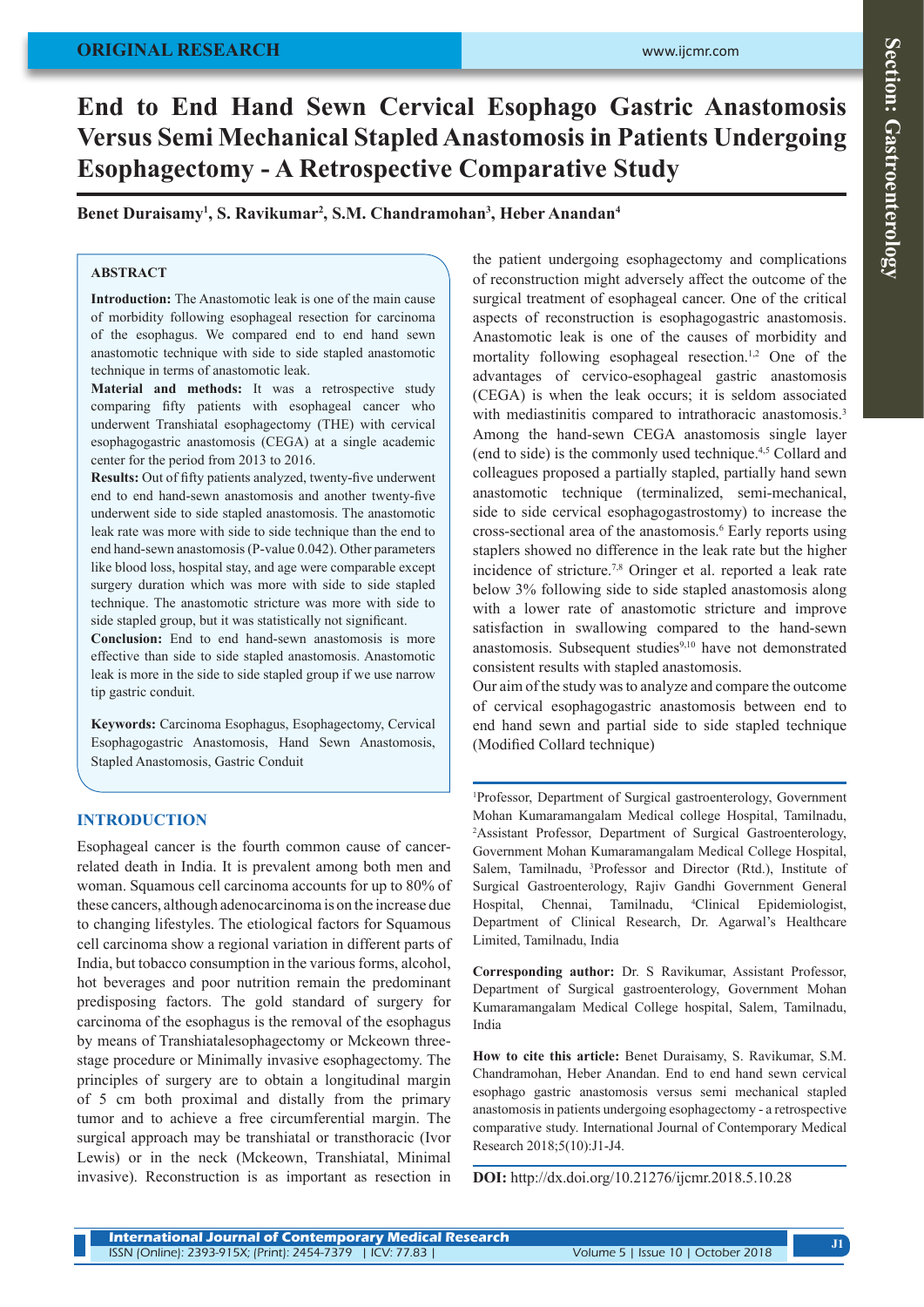#### **MATERIALS AND METHOD**

The study population included patients who underwent transhiatal esophagectomy for malignant disease in the Institute of Surgical Gastroenterology, Rajiv Gandhi Government General Hospital, Chennai, Tamil Nadu, South India from Jan 2013 to Dec 2016. It was a retrospective study comparing the outcome between hand sewn end to end anastomosis and semi-mechanical side to side stapled technique. The primary outcome measure was the anastomotic leak. The secondary outcome measures included operation time, the occurrence of anastomotic stricture, blood loss, and hospital stay.

**Inclusion criteria:** All patients underwent transhiatal esophagectomy regardless of the type of the tumor, and site of the tumor.

**Exclusion criteria:** Patients who underwent end to side cervical esophagogastric anastomosis was also excluded from the study. Repeat esophagectomy or emergency oesophagectomy are excluded. Perioperative complicated patients and immediate postoperative death patients are excluded. Patients underwent thoracotomy were excluded from the study. Patients who were in ventilatory support for more than twenty-four hours or patients who needed reintubation are excluded from the study.

After preoperative diagnostic workup, preoperative preparation, anesthetic clearance and getting informed consent, surgery was performed through a transhiatal approach. The gastric conduit based on the right gastric and right gastroepiploic vessels was prepared. Gastric drainage procedure was not done. The gastric conduit was constructed using a linear cutter along the lesser curve forming a narrow tube in such a way that, near the tip of the conduit should have the least diameter of around 3cm. Approximately four TLC 80 and one TLC 60 are used to form the narrow tube. The stomach tube was brought up into the left side of the neck through the posterior mediastinal route. The CEGA

| <b>Hand sewn</b>                           | <b>Stapler</b> | P-value |  |  |
|--------------------------------------------|----------------|---------|--|--|
|                                            |                | 042     |  |  |
| <b>Table-1:</b> Primary outcome; CEGA leak |                |         |  |  |

was done either by a partial side to side stapled technique or end to end hand sewn technique using single layered interrupted 2-0 vicryl suture. All anastomosis was performed by the team of experienced surgeons in the department. After haemostasis the neck wound was closed (skin only) with loose interrupted silk sutures, so that any secretions can easily come out. Bilateral chest tubes are placed in all cases. A feeding jejunostomy (Witzel type) with 12 F suction catheter was performed in all patients for postoperative nutrition.

**Hand sewn technique:** The tip of the conduit was lifted up, and after assessing the length, the tip was divided below 3 to 4 cm for having good vascularity. Now the opened conduit is anastomosed end to end (mucosa to mucosa) with proximal cervical oesophagus using 2-0 interrupted vicryl sutures. A 16 F nasogastric tube was placed across the anastomosis into the intrathoracic gastric tube after finishing the posterior row of sutures.

**Stapled technique:** We performed collard's modification of the stapled esophagogastric anastomosis (partial stapled and partial hand-sewn anastomosis). Three interrupted seromuscular stay sutures were taken between the posterior wall of the esophagus and fundal aspect of the stomach (opposite to the lesser curve staple line border). The gastrotomy was made 5cm distal to the stapled tip on the fundal aspect of the conduit. End GIA stapler was then passed one limb in the stomach, and other in the esophagus and then fired. Haemostasis was achieved, and then a16 Fr nasogastric tube was placed in the conduit. The anterior layer was closed with interrupted 2-0 vicryl sutures

#### **RESULTS**

Review of the Institute of Surgical Gastroenterology database at Rajiv Gandhi Government General hospital reveals fifty patients underwent oesophageal resection by transhiatal esophagectomy over a period of 48 months full filling the above criteria. Patients were divided into two groups based on the type of anastomosis. Hand sewn end to end anastomosis was performed in twenty-five patients, and another twenty-five patients underwent semi-mechanical side to side stapling technique.

| <b>Variables</b>           | <b>Type of surgery</b> |    | Mean   | <b>Standard deviation</b> | P - value |
|----------------------------|------------------------|----|--------|---------------------------|-----------|
| Age                        | Hand sewn              | 25 | 57.12  | 7.24                      | 0.107     |
|                            | Stapler                | 25 | 60.44  | 7.04                      |           |
| Hospital stay              | Hand sewn              | 25 | 12.12  | 2.13                      | 0.763     |
|                            | Stapler                | 25 | 12.32  | 2.51                      |           |
| Surgery duration           | Hand sewn              | 25 | 265.20 | 29.74                     | 0.042     |
|                            | Stapler                | 25 | 286.00 | 39.79                     |           |
| Blood loss                 | Hand sewn              | 25 | 304.80 | 40.32                     | 0.655     |
|                            | Stapler                | 25 | 299.20 | 47.34                     |           |
| Table-2: Secondary outcome |                        |    |        |                           |           |

| <b>Hand sewn</b>               | Stapler | <b>P-value</b>   |  |  |  |
|--------------------------------|---------|------------------|--|--|--|
|                                |         | $- - -$<br>∪.JJ∠ |  |  |  |
| Table-3: Anastomotic stricture |         |                  |  |  |  |

| <b>International Journal of Contemporary Medical Research</b> |  |                                              |
|---------------------------------------------------------------|--|----------------------------------------------|
| Volume 5   Issue 10   October 2018   ICV: 77.83               |  | ISSN (Online): 2393-915X; (Print): 2454-7379 |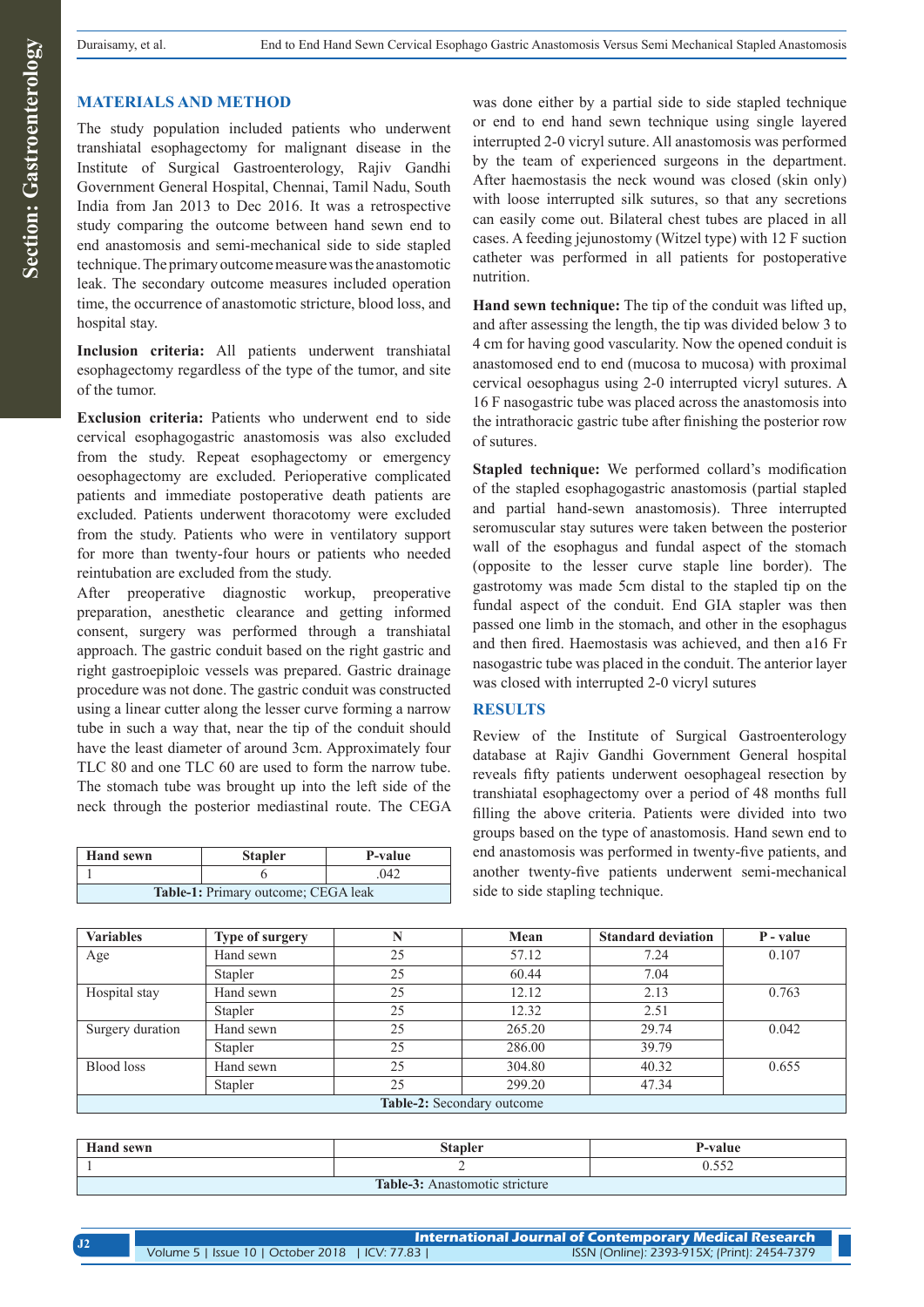The results depict (Table 1) that hand sewn end to end anastomosis was better than stapled anastomosis as for as primary outcome is concerned (P-value 0.042). As far as the secondary outcome is concerned blood loss, hospital stay and occurrence of anastomotic stricture were not statistically significant (P- value  $>0.05$ ). Regarding surgery duration side to side stapler technique took more time than the end to end hand-sewn anastomosis. (Table 2 and 3). As the end to end hand-sewn anastomosis is technically easier to perform, it has taken less time than stapled anastomosis.

#### **DISCUSSION**

Following oesophagectomy, restoration of alimentary tract is usually performed by gastric transposition and esophagogastric anastomosis. However, it is associated with both early and late complications. Among the early complications, the anastomotic leak is the leading causes of perioperative morbidly and mortality after an esophagectomy.<sup>11</sup>

Causes of the anastomotic leak are multifactorial and include both patient and surgery-related factors. Proper preoperative preparations and perioperative care also help in reducing the risk related to these factors and achieving a good outcome.

Preparation of gastric conduit and anastomotic technique are two major surgery-related factors to be modified. Various gastric tubes have been proposed to maintain the blood flow at the gastric tip. Use of a broad tip preserving sufficient tissue for maintaining submucous vascular communication between the gastric tip and right gastric vessels, while achieving adequate surgical margin rather than narrow tube has been advocated by Collard, Boarding and Akiyama.<sup>5,12,13</sup> In this study, we have not used the broad tip as advocated by the above authors, but we have used the narrow tip.

According to surgical anatomy submucosal plexus that interconnect the extra-gastric arteries and allows the stomach to tolerate extensive ligation of its extrinsic blood supply. It should be noted that the mucosa of the lesser curvature is supplied by small extrinsic branches of the left and right gastric arteries rather than vessels from the submucosal plexus.14

So even though we made a broad tip or narrow tip, the contribution from the right gastric artery to the fundal tip is meager or negligible. Even if it is a narrow tip or broad tip, the extra-gastric arterial interconnections along the lesser curvature are disconnected by dividing, the lesser curvature using the stapler for gastric tube formation. So naturally, the blood supply of the gastric conduit is mainly from the right epiploic vessels and extra-gastric arcades formed between right and left gastroepiploic vessels. Again the blood supply is further augmented by extensive submucosal plexus in the greater curvature side. By the above facts, the narrow tip is well vascularized than the broad tip.

So in our study, we amputated the tip and end to end anastomosis was done using 2-0 vicryl. Out of twenty-five cases, only one patient had the leak and treated conservatively. Staplers have been introduced to reduce the incidence of anastomotic leak. Proposed benefits of stapled technique over

hand sewn anastomosis include a watertight anastomosis along with minimal tissue trauma by less tissue handling and quicker anastomosis. A wider anastomosis by the stapled technique would decrease the chance of anastomotic stricture, especially after the anastomotic leak.

The use of side to side stapled anastomosis was first advocated by Collard<sup>6</sup> and later modified by Orringer. Although Orringer et al. $3$  show a reduction in leak rates from 14% to 2.7%. Using this technique gastric tip necrosis and the radiological leak was excluded from this analysis. If the radiological leak and gastric tip necrosis were included, then the leak rate in their study would be increased to 7%. Saluja et al.<sup>10</sup> reported the first randomized trial comparing hand sewn with side to side partial stapled technique which thrown no difference in leak rate (16% vs.18%).

Our study in contradiction to above studies, the leak rate is more with side to side stapler anastomosis. Out of the twenty-five patients, six patients had a clinically significant leak (24%). The reason for increased percentage of leak rate in side to side stapler anastomosis is that in narrow tip conduit, the distance between the lesser curve staple line and the anastomotic staple line is very small compared to broad tip conduit, and the extra-gastric arterial interconnections and submucosal plexus are totally divided by anastomotic staplers, so zone of ischemia/necrosis developed in between the stapler lines producing clinically significant leak. The secondary outcomes are comparable in both groups except, the operative time which is more with stapler group. There are a few limitations of this study. This study is a retrospective study, not a randomized controlled trial. This study has the small sample size, and the single center design might have biased results.

#### **CONCLUSION**

In our study end to end, the hand-sewn anastomosis is having better results than side to side stapled anastomosis. We recommend an end to end hand sewn technique as a standard of care. To avoid side to side stapler technique when your gastric conduit is having a narrow tip.

#### **REFERENCES**

- 1. Muller J, Erasmi H, Stelzner M, Zieren U, Pichlmaier H. Surgical therapy of oesophageal carcinoma. British Journal of Surgery. 1990;77:845-857.
- 2. Urschel J. Esophagogastrostomy anastomotic leaks complicating esophagectomy: A review. The American Journal of Surgery. 1995;169:634-640.
- 3. Orringer M, Marshall B, Iannettoni M. Eliminating the cervical esophagogastric anastomotic leak with a sideto-side stapled anastomosis. The Journal of Thoracic and Cardiovascular Surgery. 2000;119:277-288.
- 4. Zieren H, Muller M, Pichlmaier H. Prospective randomized study of one- or two-layer anastomosis following oesophageal resection and cervical oesophagogastrostomy. British Journal of Surgery. 1993;80:608-611.
- 5. Bardini R, Bonavina L, Asolati M, Ruol A, Castoro C, Tiso E. Single-layered cervical esophageal anastomoses: A prospective study of two suturing techniques. The